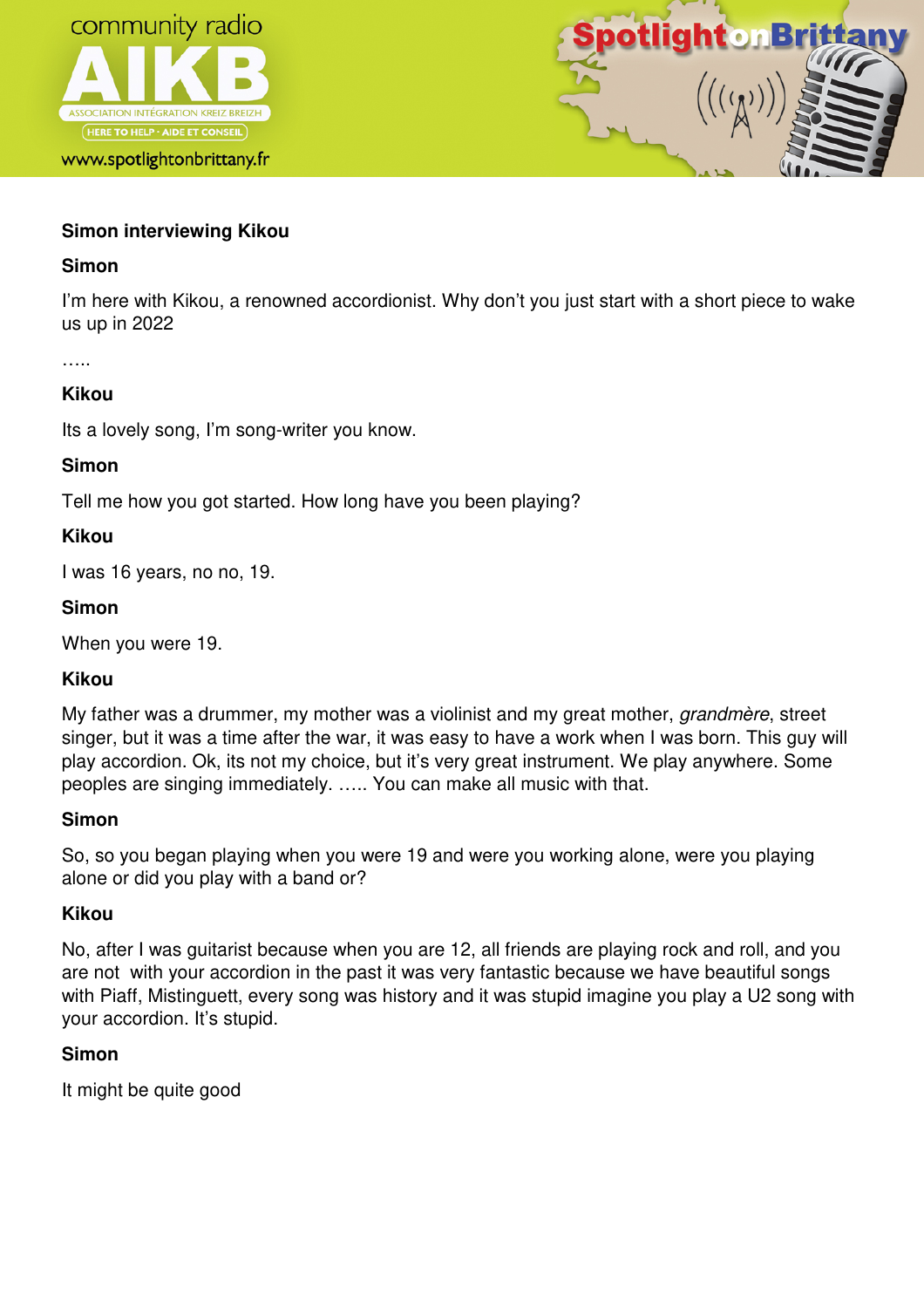



# **Kikou**

When you play rock and roll with your accordion it was too French in spirit. And the world was changing at this time. But we have very very very fabulous song. …….

## **Simon**

You must know hundreds of songs

# **Kikou**

200 or more

## **Simon**

Ok.

## **Kikou**

In the tradition the beginning was *les comiques troupiers* the very old song it's very surprising. Some people sing this song when le marriage, wedding, they sing this song 1810,

## **Simon**

Oh, 1810. So you are like a library if you like for songs

## **Kikou**

Yes, that finally umm, enter French memory, some people sing this songs specially because she's happy. Ok?

## **Simon**

Yeah

# **Kikou**

But she was not happy. General de la salle, general

## **Simon**

General, right

# **Kikou**

You hum it to make some de la force pour les soldats, Sing this song, ok? ......

Now you fight. That general to give energy.

# **Simon**

Yeah, to motivate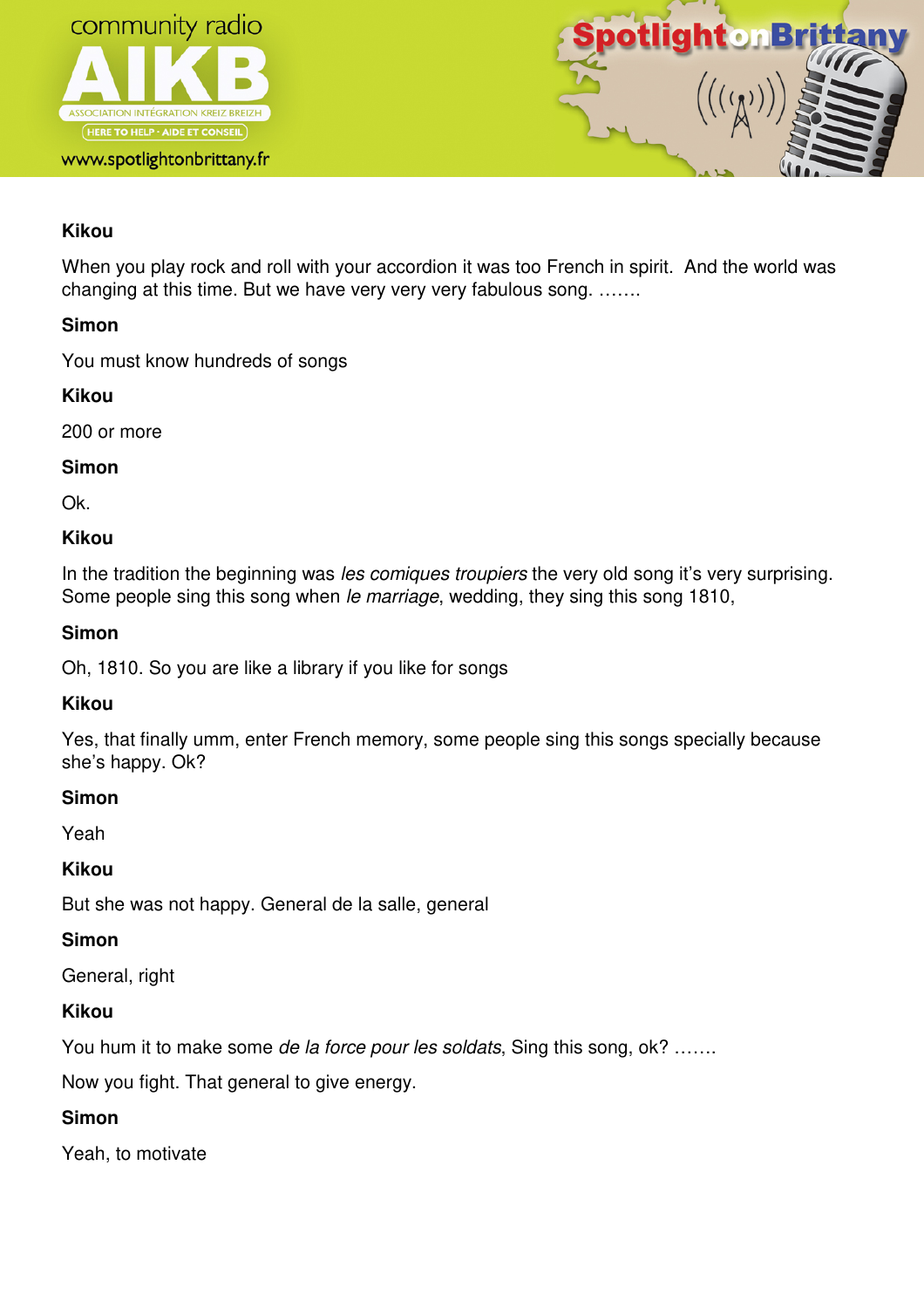



## **Kikou**

Ok, when you go to fight to sing too is better.

## **Simon**

But what is the text saying? What is the story? Why is it played at weddings?

### **Kikou**

You think about a beautiful girl for sure …. gave me a drink you imagine this beautiful woman and you are smiling when you die. Crazy. In the beginning of the last century it was umm, we say comic troupier it was just before first world war ok? Like a soldier .......

### comic troupier

## **Simon**

So what's that song about? What's the story in that song?

### **Kikou**

It just when they go to make a show on the stage funny songs to la detente comedie

## **Simon**

To cheer up the troops?

## **Kikou**

Voila

## **Simon**

Where did you learn the songs? How did you learn the songs?

## **Kikou**

Some French people give me this book with partition with

## **Simon**

from the record. So you had old records to listen to and to learn the songs

## **Kikou**

Yes and every people sing these songs ...... again tradition we have a lot of popular song, le petit vin blanc, you have in English it was surprising because in England you have Walk Away Renée, we have the same in France. All people sing this song, Walk Away Renée, all people sing immediately with you, because it's important between the 2 wars we sing this song because some people they need a smile need I can't imagine because I was not here. When I say every